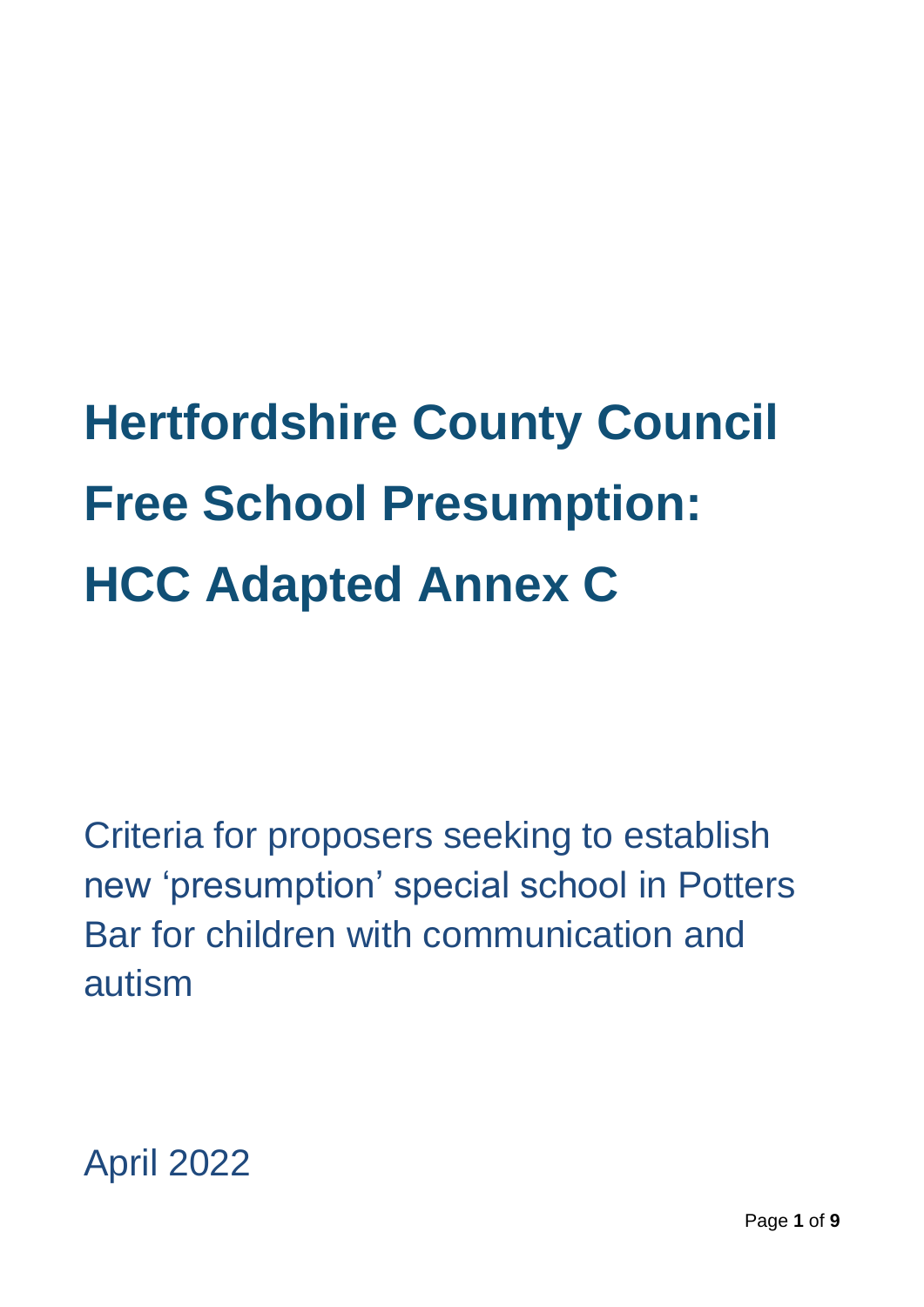Prospective sponsors should refer to the criteria below when preparing their applications regarding the new primary school for children with communication and autism needs, opening in Potters Bar from September 2023. The below sections relate to the corresponding sections in the application form (Annex B).

Applicants should note that Hertfordshire County Council will apply the weightings indicated below to each aspect of applications and when scoring at the interview stage.

- 10% Vision
- 10% Vision translated throughout Education Plan D1 to D4
- 10% Vision translated throughout Capacity and Capability E1 & E2
- 20% D1 curriculum plan
- 10% D2 pupil performance
- 10% D3 staffing structure
- 10% D4 welcoming to all
- 10% E1 experience and credentials
- 10% E2 governance and structure

## **Section C – Vision 10% weighting plus extra for vision in other sections**

Applicants should note that Hertfordshire County Council will apply a 10% weighting to this aspect of applications and when scoring at the interview stage.

In addition, further weighting will be applied where the application of the vision outlined in the section is demonstrated in other aspects of the application and where demonstrated at interview. Weighting applied will be as indicated in each section.

This is your opportunity to tell us in your own words about the overarching vision for your school and how it informs your education plan. You will need to demonstrate in later sections that the vision is both deliverable and affordable within the available funding. Your vision should be coherent and consistent with the other sections of your application.

You do not need to provide details of your intended enrichment programme at this stage; however, if an enrichment programme is crucial to achieving your vision you should mention it in this section and provide more details in the education plan.

If you already have more than one school, please provide a brief overarching vision of your chain and your planned expansion strategy (including how many schools you hope to have in total, geographical spread and timescales).

Please attach any letters from any partners you will be working with confirming the support they will provide before and after opening.

Your vision should demonstrate inclusivity and high expectation of behavior and attendance.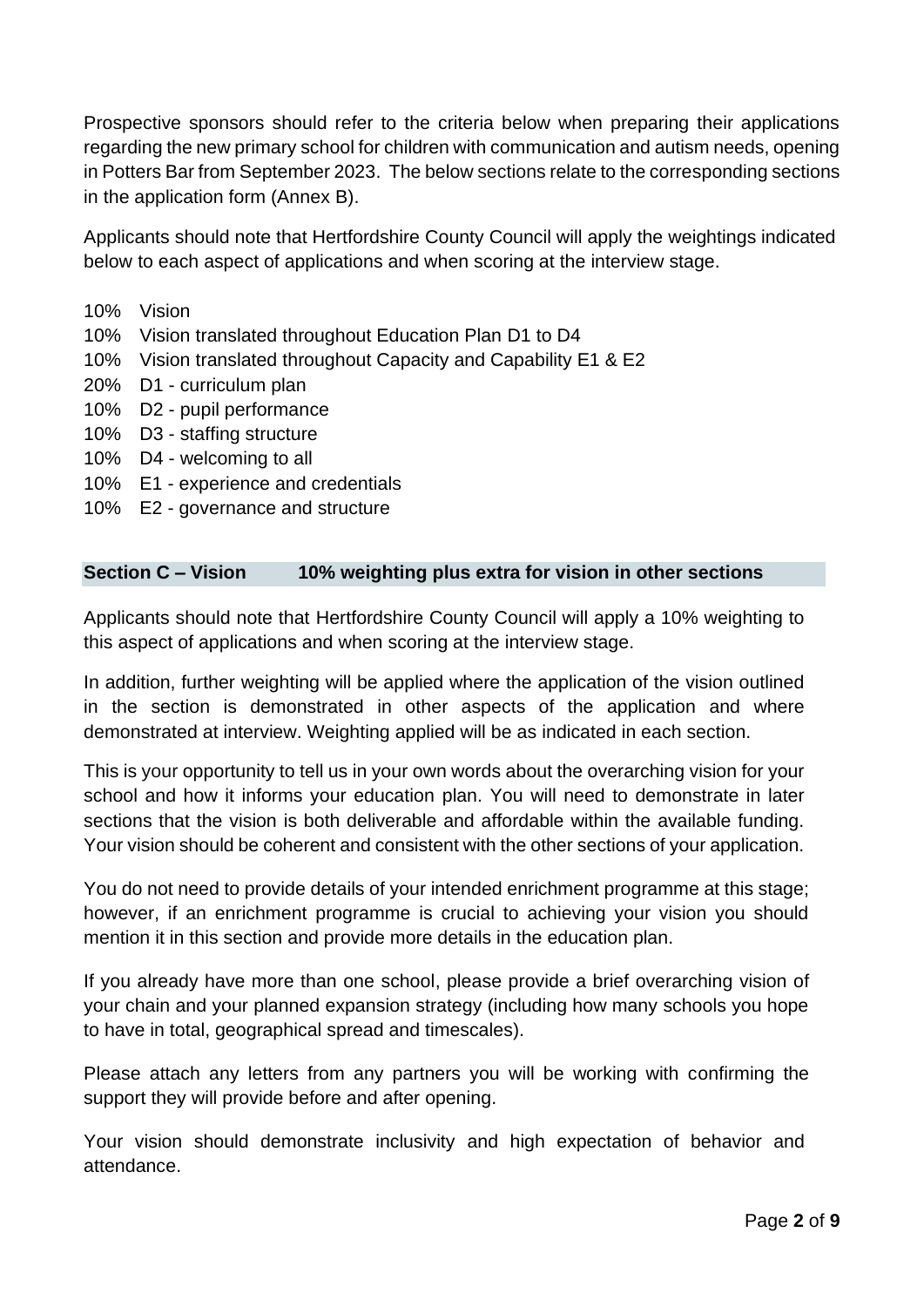#### **Section D – Education plan total of 60% weighting, broken down as shown**

This is the heart of your application. Your education plan must explain how your school will achieve its education vision. There are four elements within this criterion:

- D1 the curriculum, 20% weighting
- D2 measuring pupil performance, 10% weighting
- D3 the staffing structure, 10% weighting
- D4 ensuring inclusivity, 10% weighting

Applicants should note that in addition to the weightings indicated, a further 10% weighting will be applied where the vision outlined in Section C is demonstrated throughout the Education Plan element of your application and where demonstrated at interview.

## **D1 – an ambitious and deliverable curriculum plan which is consistent with the vision and pupil intake, across the school – 20% weighting**

- Demonstrate that your proposed curriculum will be deliverable;
- Offer a broad and balanced curriculum which places a suitable emphasis on English, mathematics and science;
- Offer appropriate qualifications:
- A list of subjects to be offered;
- The length of the school day, including any enrichment time, making a distinction between compulsory and voluntary activities;
- Details of enrichment and extended services, for example, breakfast clubs, sports clubs, homework clubs and music/art clubs.

The county council will also assess the **quality** of the curriculum plan by how far it demonstrates that you have:

- An understanding of the expected pupil intake and their needs;
- A rationale for the type of curriculum proposed which is consistent with the vision. Please explain how it meets the needs of the expected intake, whilst having an ambitious approach to meeting those needs. If you are proposing to teach something other than the national curriculum, please reference (but do not copy and paste) evidence (where it is available) which demonstrates that it is a good and successful model (e.g. results of academic research);
- A strategy to assess and meet the needs of all pupils including looked after children, those requiring literacy recovery/intervention (including English as an additional language), the most able (gifted and talented), those with differing degrees of SEN and disabilities, and pupil premium;
- Strategies in place to support pupils to be successful when they enter and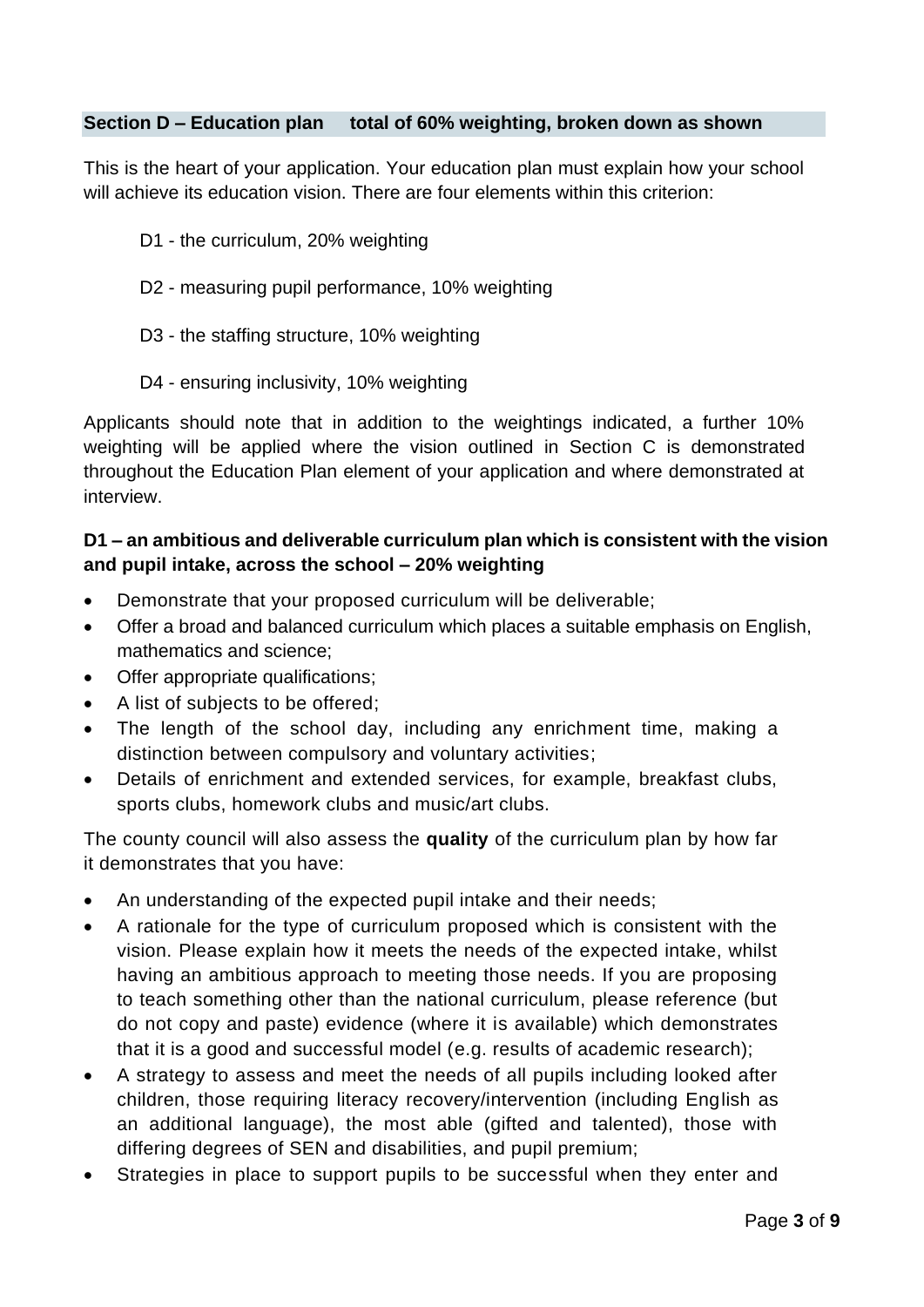leave the school.

In preparing your application, it is important to note that:

• For primary schools, a broad and balanced curriculum should include, but not be limited to, the core subjects of English, mathematics and science and will need to support progression to secondary education as well as complying with the EYFS for Reception classes.

# **D2 – measuring pupil performance effectively and setting challenging targets – 10% weighting**

- Describe how you will establish a baseline of students' current level of attainment (including external validation of this) and put in place an assessment and data tracking system that will allow pupil performance to be monitored and continuously improved;
- Have ambitious and realistic targets for pupil performance, behaviour and attendance, explaining why they are suitable to measure the delivery of your education vision, and what your strategy will be to achieve them;
- Explain how you will review success measures and targets regularly to improve the school's performance. This could include benchmarking assessment data with other relevant schools.

The county council will also assess the quality of your plans to:

- Use appropriate data to inform teaching and drive progression and attainment for all pupils;
- Work in collaboration with, and report progress to parents/carers.

**D3 – a staffing structure that will deliver the planned curriculum within the expected income levels with a focus on outstanding teaching (including strategies for effective performance management) and a commitment to children – 10% weighting.**

## **If you have (an) open state-funded school(s) with a strong track record and are planning on replicating the staffing model, please:**

- Provide an organogram based on the school you are replicating (or on your trust-wide staffing model if you are comparing the new school to your whole cohort), showing the proposed staffing structure for teaching and support staff each year until the school is at full capacity in line with planned pupil numbers. You can either provide one organogram and colour-code which members of staff arrive in which year, or you can provide multiple organograms if that is clearer;
- Show how you would focus on measuring and improving quality of teaching;
- Tell us whether you intend to use any of your existing staff in the new school(s) and if so, how will this work in practice;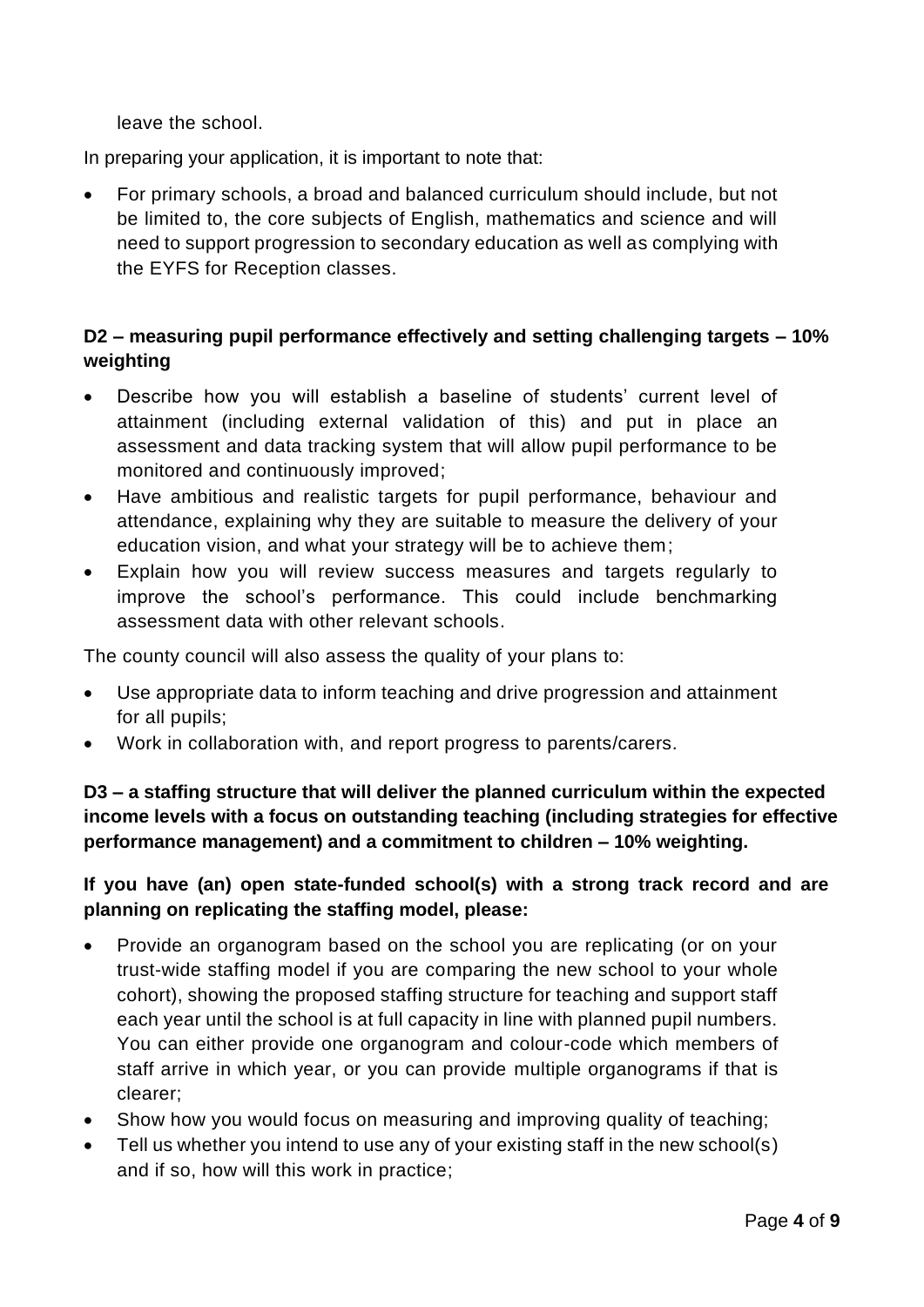• Demonstrate a proven track record of being reactive and responsive to change.

The county council will also assess the extent to which your staffing model matches the curriculum you have proposed.

# **If you do not have (an) open state-funded school(s) with a strong track record or you are not planning on replicating an existing staffing model, please:**

- Demonstrate that as the school grows to full capacity, you will have an affordable staffing structure and sensible phasing plans that deliver a suitable (interim/developing) curriculum plan that is realistic and innovative. Provide an organogram showing the proposed staffing structure each year until the school is at full capacity in line with planned pupil numbers. You can either provide one organogram and colour-code which members of staff arrive in which year, or you can provide multiple organograms if that is clearer;
- Show how you would focus on measuring and improving quality of teaching:
- Demonstrate that at full capacity, your staffing structure is sufficient to deliver the curriculum plan; consistent with the information provided in the budget plans; affordable; and includes strategies for effective performance management;
- Demonstrate that at less than full capacity, your staffing structure is sufficiently flexible to respond to reductions in funding and can still deliver a sufficient curriculum, including an overview explanation of how you would approach making savings. To do this you should explain the actions you would take to reduce costs; the reasons for these actions; and the reason you have prioritised the actions as you have. You should explain how your amended plans would continue to support the delivery of your education vision and plan and any changes you would have to make to the education plan;
- Demonstrate a proven track record of being reactive and responsive to change;
- If you have existing schools but are still completing this longer information (e.g. because your existing schools are for a different age-range), you should also tell us briefly whether you intend to use any of your existing staff in this school and if so, how this will work in practice.

The county council will also assess the **quality** of the staffing structure through the extent to which:

- It includes an appropriate balance of roles, experience and expertise e.g. senior leadership team, middle managers, SENCO, subject leaders, teachers, support staff, personal coaches etc;
- You have credible contingency plans to adapt your staffing structure and still deliver a sufficient curriculum if income were less than expected;
- The changes proposed, if there were a reduction in income, that would result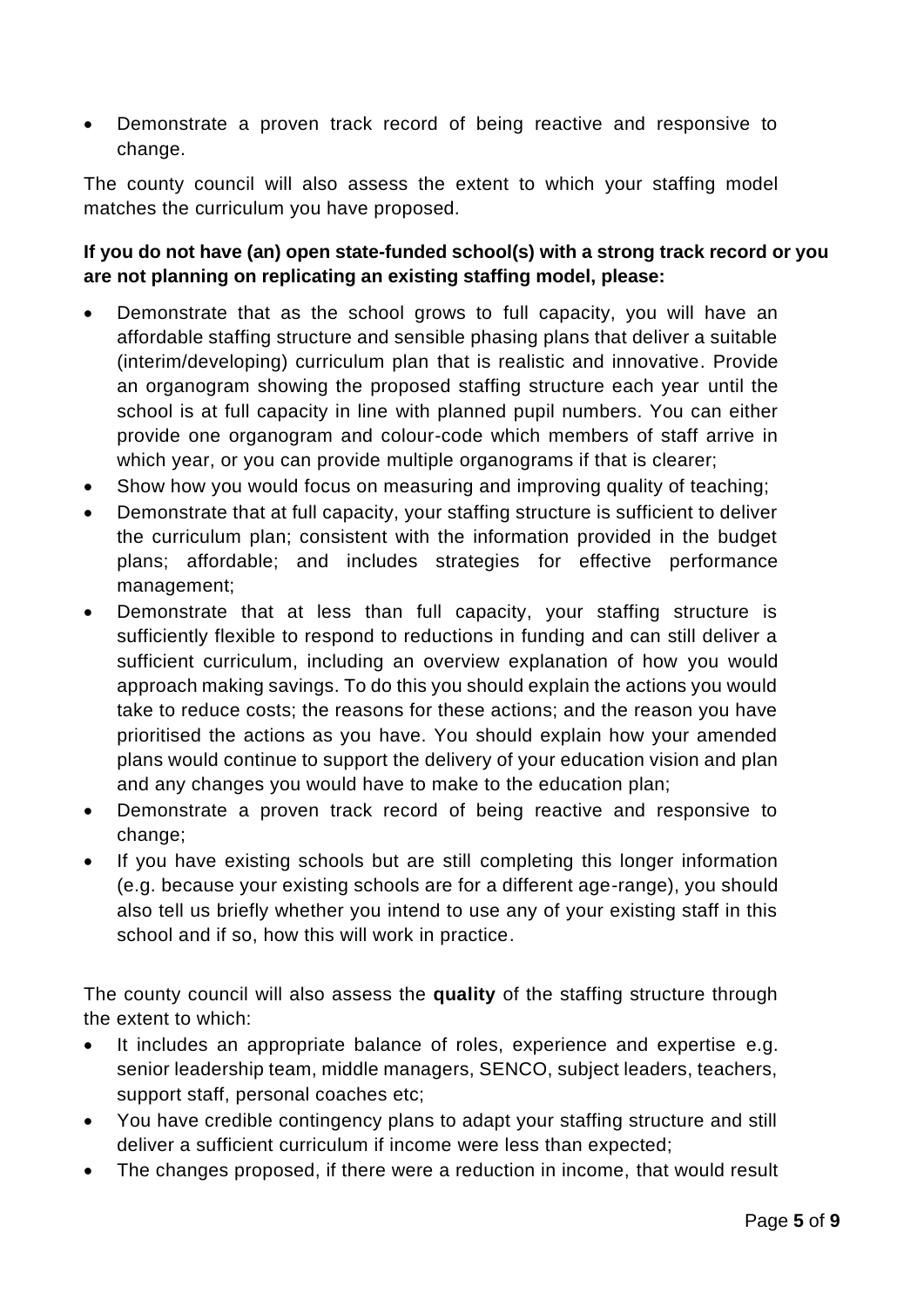in an affordable, good quality education plan which would be consistent with the vision for the school; and reflective of its particular characteristics.

# **D4 – The school will be welcoming to pupils of all faiths/world views and none – 10% weighting. All applicants must demonstrate:**

- That the school will be welcoming to pupils of all faiths/world views and none; and show how the school will address the needs of all pupils and parents/carers;
- How the curriculum will be broad and balanced and prepare children for life in modern Britain including through the teaching of spiritual, moral, social and cultural (SMSC) education. Consideration must be given to relevant issues, for example how the school will teach PHSE, adhere to the Prevent Duty and have appropriate policies on safeguarding and welfare;
- How the school will promote fundamental British values of democracy, the rule of law, individual liberty, and mutual respect and tolerance of those with different faiths and beliefs;
- How the school will aim to welcome and support pupils from different backgrounds and different communities so that they all feel welcome and play a full and active role in the school;
- How the school will aim to encourage pupils from the new community from different faiths and backgrounds to work together, learn about each other's customs, beliefs and ideas and respect each other's views.
- How the school will provide pastoral support to the small but growing new school community.

In order for the county council to assess your application for a school with a **religious ethos** or **religious character or a distinctive educational philosophy**, please also provide:

- A brief explanation of how the school's religious ethos or character will be reflected in the curriculum;
- This should include: the proportion of the school's timetable devoted to religious education and other subjects that include some faith-based teachings or use faith-based materials; how the planned approach will help to prepare children for life in modern Britain; elements of subjects that could overlap with faith teaching (for example, if a proportion of language teaching includes faith-based material); what time will be devoted to worship, reflection time and prayer and how this will be inclusive to pupils of different faiths or none;
- A brief summary of the alternatives to prayer and religious study that will be available for pupils of a different faith or of no faith;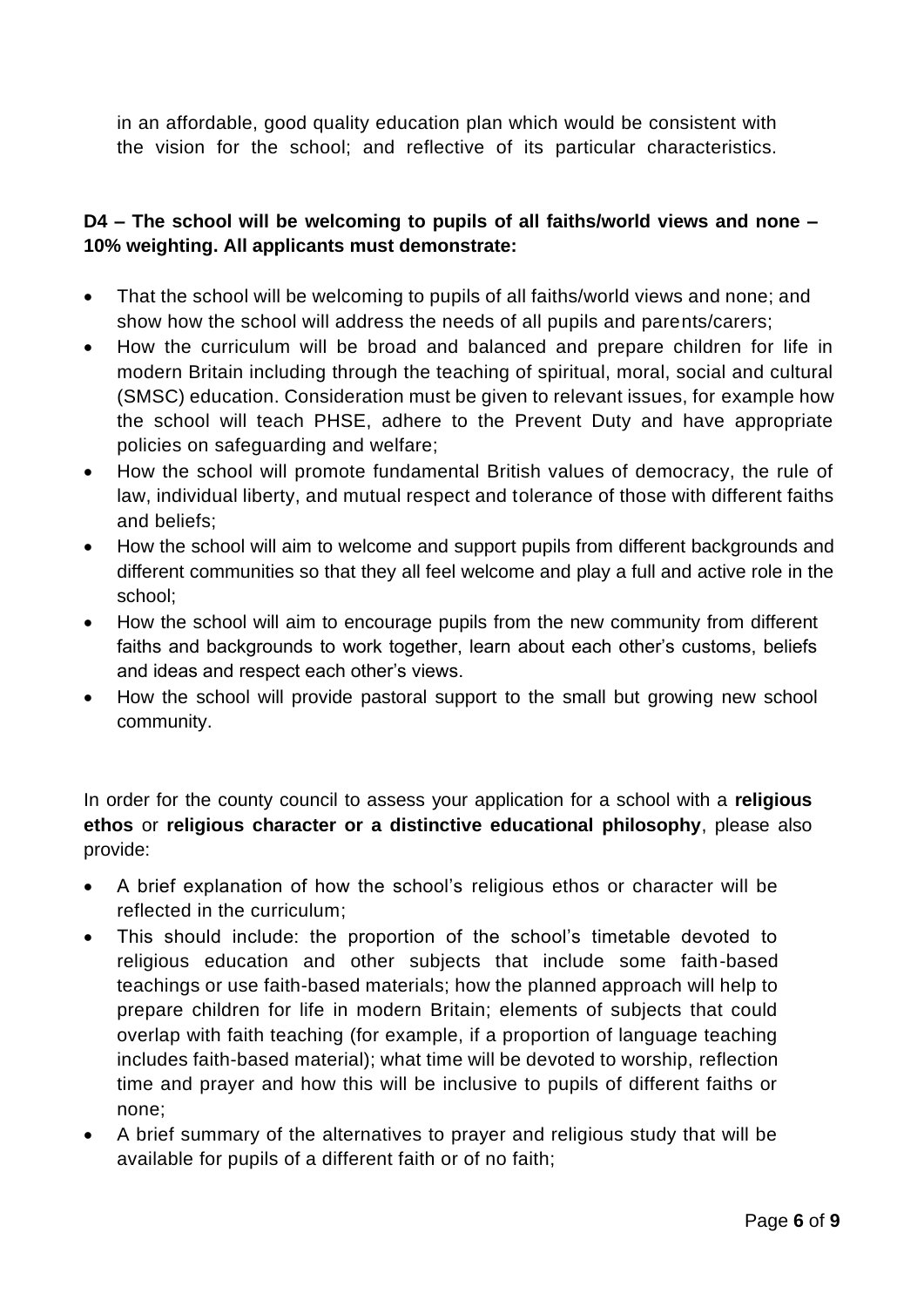- A brief summary of how school policies affect pupils of other faiths or of no faith. This must include consideration of the school's uniform and school meals policies, including the wearing of religious symbols; and any dietary requirements. It must also address the religious education curriculum, the arrangements for collective worship, and the criteria for staff appointments to the school;
- Information about engagement and consultation with diverse local community groups, faith authorities and parents/carers demonstrating how you will seek to attract pupils of different faiths and backgrounds to the school.

## **Section E – Capacity and capability**

You need to demonstrate that your group has the capacity and capability to set up and run the school(s) you are proposing and that you have access to appropriate educational, financial and other expertise, either within your group or externally. The county council will assess the **quality** of your plans to fill the gaps you have identified, and where applicable, the track record of any individuals you have already identified to fill the gaps.

#### **E1 – the necessary experience and credentials to deliver the school to opening**

#### **Please provide the following:**

- Who will be in charge during pre-opening and provide their CV;
- Who will be your principal designate, if you already know who this is, and provide their CV. Similarly, who will be your Executive Head, if there will be one. If you do not yet have a principal designate (and likewise if you intend to have an Executive Head, but they are not yet recruited), you should provide a short timeline (less than one page) for your planned recruitment exercise(s);
- You should outline the missing skills and experience (if any) from your team, including: managing school finances; leadership; project management; marketing; human resources; safeguarding; and health and safety. You should consider gaps at an operational level and gaps in your board of governors/trustees and how you plan to fill those gaps. Where you have identified people to fill these gaps, please provide the CVs. The county council expects you are likely to have more gaps to fill if you are proposing a type/phase of school that does not already exist in your trust.
- Demonstrate that you have, or have access to, individuals with strong relevant education expertise (for example, strong school improvement experience, a Headteacher of a school that meets the definition of a strong track record as outlined in the introduction) and finance expertise with specific and sufficient time commitments. You will need to include managing school finances, leadership, project management, marketing, human resources, safeguarding, and health and safety;
- Information about each individual who is part of your group, including: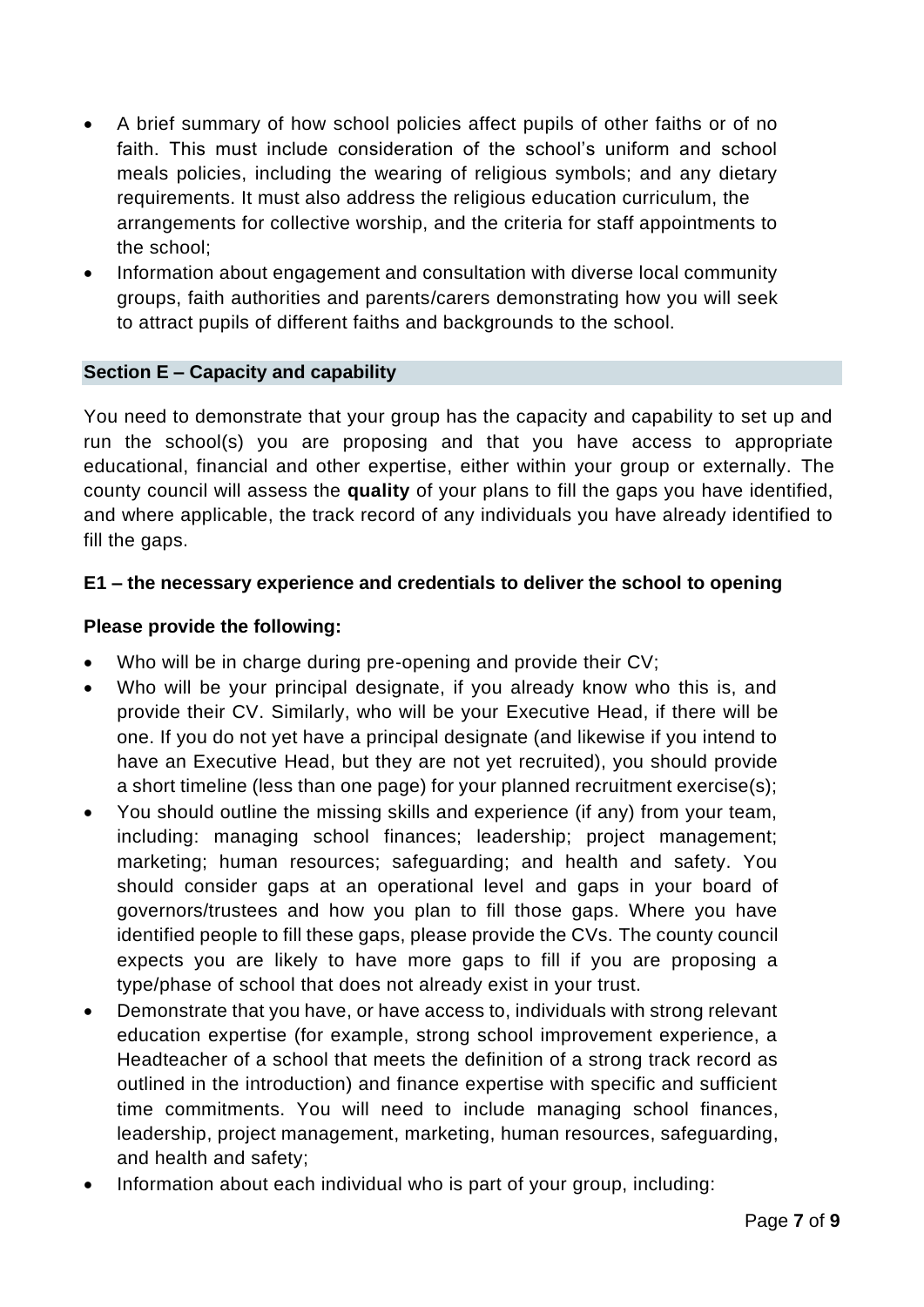- Name;
- Where they live (i.e. town/city);
- Role in pre-opening and once the school is open (if any). Please include whether the individual is part of the core applicant group or someone whose support you are accessing. If the latter, please indicate whether you would expect this support to be provided on a paid, at cost, or voluntary basis;
- Summary of all relevant expertise (e.g. educational, financial, including any relevant educational results/achievements) – this can be via a CV;
- Approximate time commitments for all the individuals named in preopening (in hours per week).

The county council will assess the quality of:

- Your skills gap analysis and your strategy to fill the gaps you have identified;
- The track record of the individuals you have listed as experts in the areas named above;
- The individuals with education and finance expertise who form part of your core group.

## **E2 – a governance structure, and roles and responsibilities that will ensure accountability and effective decision making in this academy trust and drive improvement in the new free school**

#### **Please provide the following:**

- What changes, if any, you need to make to your existing governance structure, roles, and responsibilities, or schemes, or delegation in order to ensure your trust continues to exercise strong accountability for your free school(s) both before and after they open, and for the rest of your trust;
- Include a brief description of any specific conflicts of interest and an explanation of how you intend to manage them. Declare any financial transactions that are likely to take place between any member/trustee (or a connected party/business) and the academy, the nature of the transaction(s) and that they will comply with the 'at cost' principles set out in the Academies Financial Handbook;
- The county council will assess the quality of your plans to manage conflicts of interest (if any) and whether any changes you are proposing will help ensure your trust continues to exercise strong accountability;
- A diagram, in line with accepted academy trust models and in line with the Academies Financial Handbook, showing your proposed governance structure, including lines of accountability between the company members, the school's trustees, any local governing bodies or committees and the